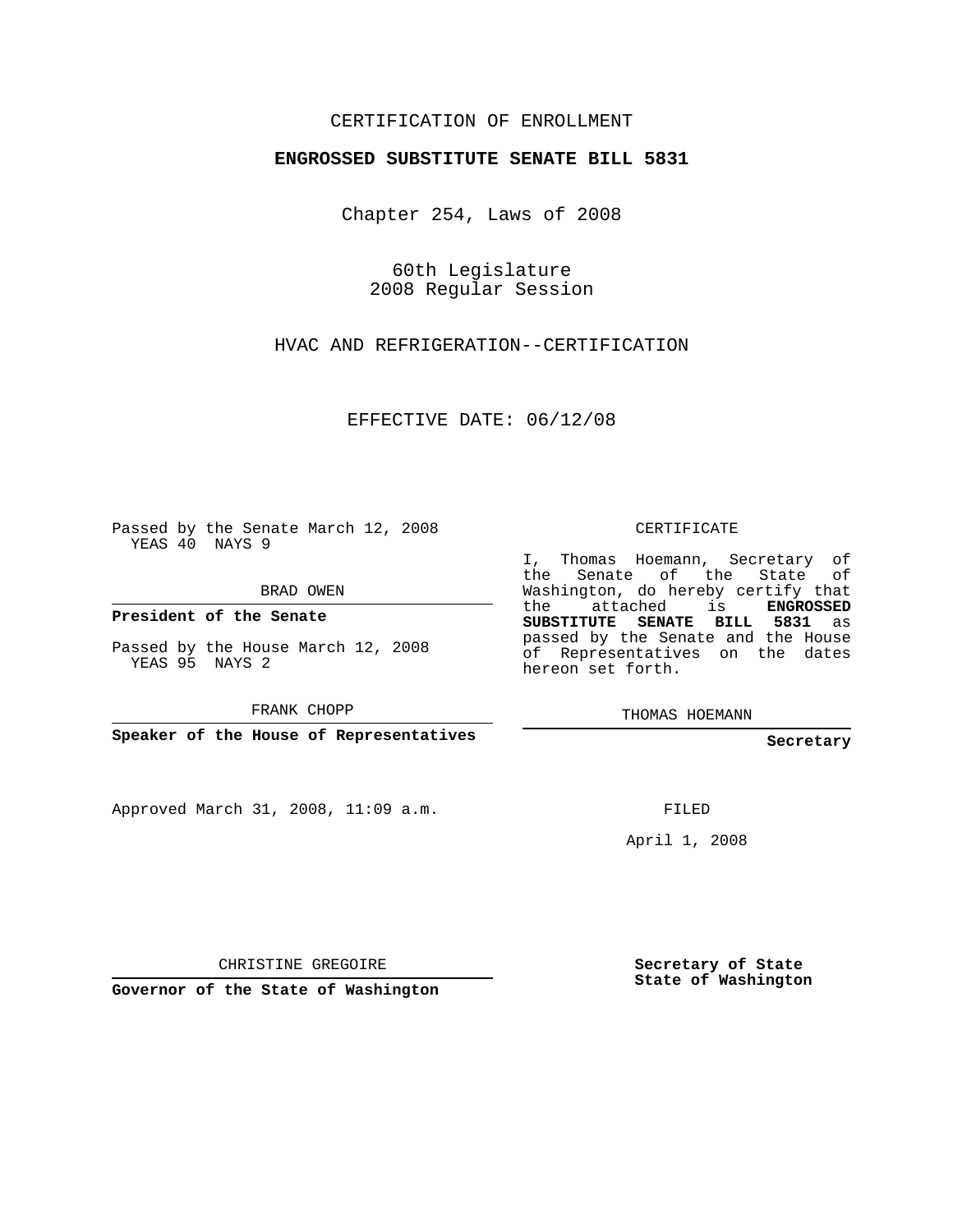## **ENGROSSED SUBSTITUTE SENATE BILL 5831** \_\_\_\_\_\_\_\_\_\_\_\_\_\_\_\_\_\_\_\_\_\_\_\_\_\_\_\_\_\_\_\_\_\_\_\_\_\_\_\_\_\_\_\_\_

\_\_\_\_\_\_\_\_\_\_\_\_\_\_\_\_\_\_\_\_\_\_\_\_\_\_\_\_\_\_\_\_\_\_\_\_\_\_\_\_\_\_\_\_\_

AS AMENDED BY THE HOUSE

Passed Legislature - 2008 Regular Session

**State of Washington 60th Legislature 2008 Regular Session By** Senate Labor, Commerce, Research & Development (originally sponsored by Senators Kohl-Welles, Franklin, Keiser, and Murray)

READ FIRST TIME 02/07/08.

 AN ACT Relating to certification of heating, ventilation, air conditioning, and refrigeration contractors and mechanics; creating a new section; and providing an expiration date.

BE IT ENACTED BY THE LEGISLATURE OF THE STATE OF WASHINGTON:

 NEW SECTION. **Sec. 1.** (1)(a) Whereas it is necessary for the public health and safety to create statewide contractor registration and mechanic certification requirements, a joint legislative task force on the heating, ventilating, air conditioning, and refrigeration industry is established, with members as provided in this subsection.

 (i) The chair and the ranking member of the senate labor, commerce, research and development committee;

 (ii) The chair and the ranking member of the house commerce and labor committee;

 (iii) The majority leader of the senate shall appoint one member from each of the two largest caucuses of the senate;

 (iv) The speaker of the house of representatives shall appoint one member from each of the two largest caucuses of the house of representatives;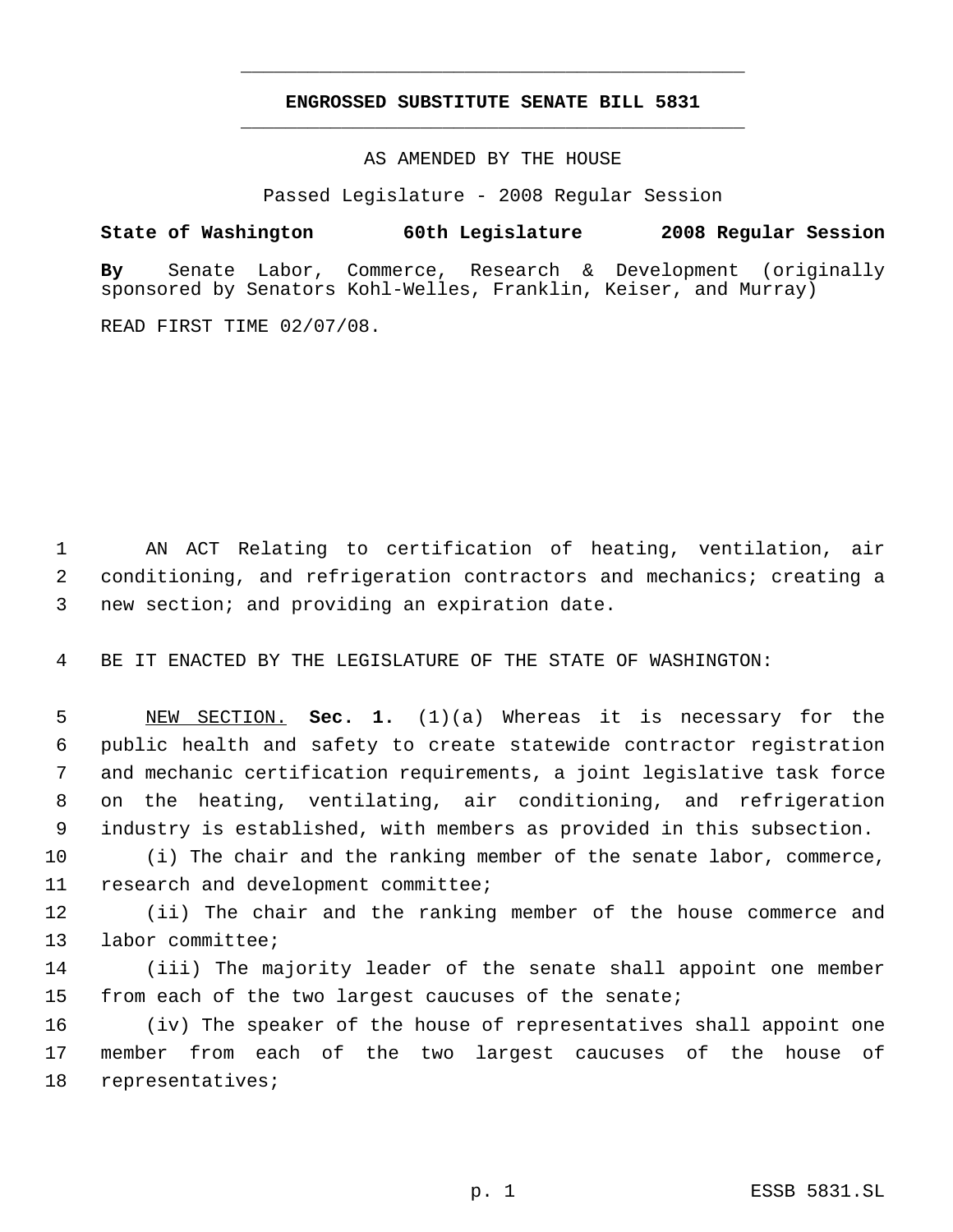(v) Four members representing business, selected from nominations submitted by business organizations representing heating, ventilating, air conditioning, and refrigeration contractors and appointed jointly by the majority leader of the senate and the speaker of the house of representatives. At least one business representative shall be from a county that has a contiguous border with another state;

 (vi) Four members representing labor, selected from nominations submitted by statewide labor organizations representing heating, ventilating, air conditioning, and refrigeration trades and appointed jointly by the majority leader of the senate and the speaker of the house of representatives. At least one labor representative shall be 12 from a county that has a contiguous border with another state; and

 (vii) One member representing the department of labor and industries.

 (b) The cochairs of the task force shall be the chair of the senate labor, commerce, research and development committee and the chair of the house commerce and labor committee.

 (2) The joint legislative task force shall review the following issues in the context of the framework set forth in Senate Bill No. 5831 and joint legislative audit and review committee report No. 05-12 on HVAC/R licensing and testing requirements:

 (a) Requirements for certifying heating, ventilating, air conditioning, and refrigeration mechanics;

 (b) Methods of registering heating, ventilating, air conditioning, and refrigeration contractors who qualify for two or more registrations or licenses;

 (c) Establishing at least three levels of heating, ventilating, air conditioning, and refrigeration mechanics, with the ability to be certified in several specialities including: (i) Heating, ventilating, and air conditioning; (ii) refrigeration; and (iii) gas piping;

(d) The experience requirements for each mechanic level;

 (e) The methods by which apprentices and other persons learning to perform heating, ventilating, air conditioning, and refrigeration work obtain training certificates;

 (f) Exemptions to the registration or certification requirements; and

 (g) Such other factors the joint legislative task force deems necessary.